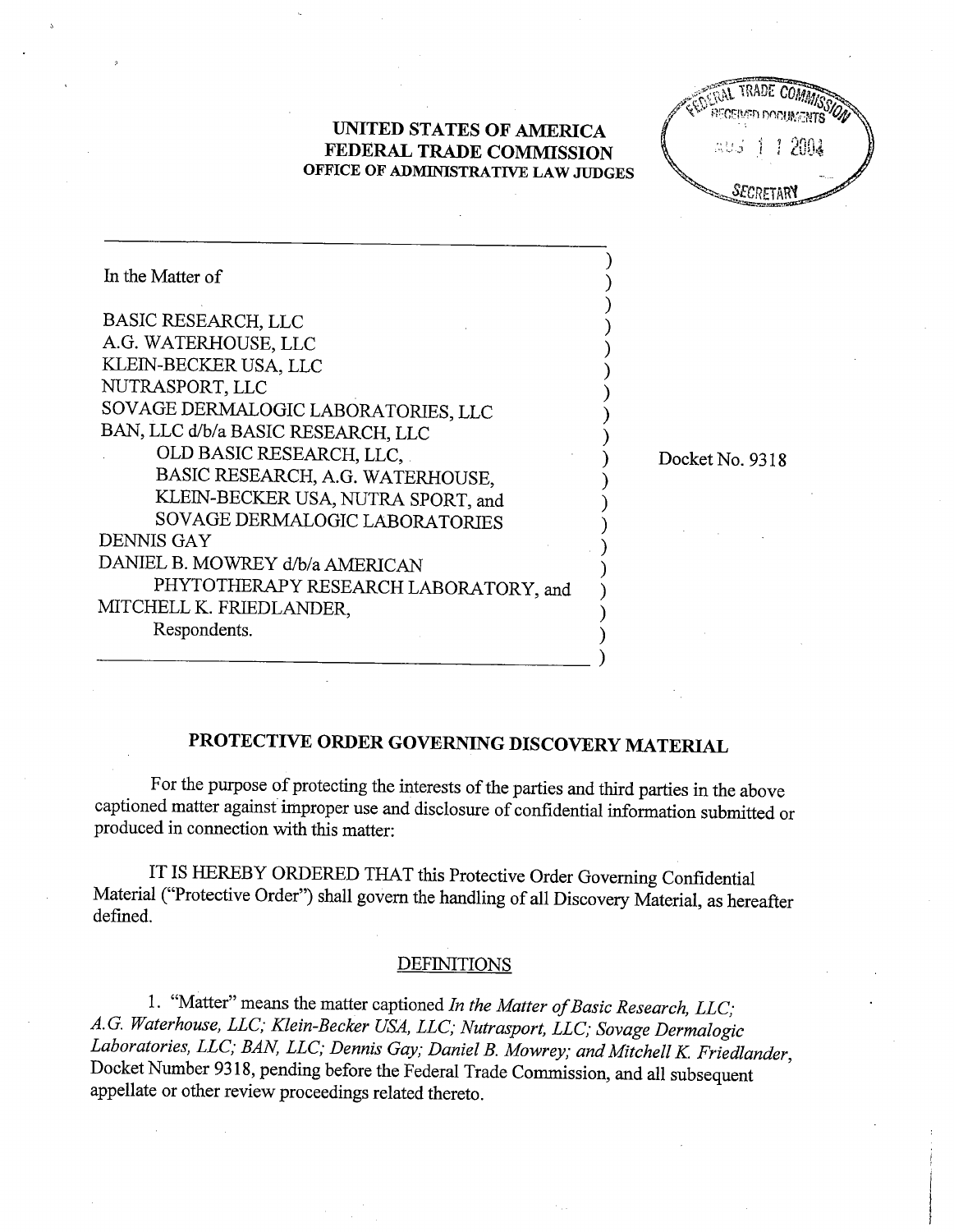2. "Commission" or "FTC" means the Federal Trade Commission, or any of its employees, agents, attorneys, and all other persons acting on its behalf, excluding persons retained as consultants or experts for puroses of ths Matter.

3. "Basic Research" means Basic Research, L.L.C., a limited liability company, existing, and doing business under and by virtue of the State of Utah, with its principal place of business at 5742 West Harold Gatty Drive, Salt Lake City, UT 84116.

4. "AG. Waterhouse" means A.G. Waterhouse, L.L.C., a limited liability company, existing, and doing business under and by virtue of the State of Utah, with its principal place of business at 5742 West Harold Gatty Drive, Salt Lake City, UT 84116.

5. "Klein-Becker" means Klein-Becker USA, L.L.C., a limited liability company, existing, and doing business under and by virtue of the State of Utah, with its principal place of business at 5742 West Harold Gatty Drive, Salt Lake City, UT 84116.

6. "Nutrasport" means Nutrasport, L.L.C., a limited liability company, existing, and doing business under and by virtue of the State of Utah, with its principal place of business at 5742 West Harold Gatty Drive, Salt Lake City, UT 84116.

7. "Sovage" means Sovage Dermalogic Laboratories, L.L.c., a limited liability company, existing, and doing business under and by virue of the State of Utah, with its principal place of business at 5742 West Harold Gatty Drive, Salt Lake City, UT 84116.

8. "BAN" means BAN, L.L.C., a limited liability company, existing, and doing business under and by virtue of the State of Utah, with its principal place of business at 5742 West Harold Gatty Drive, Salt Lake City, UT 84116

9. "Gay" means Denns Gay.

10. "Mowrey" means Daniel B. Mowrey.

11. "Friedlander" means Mitchell K. Friedlander.

12. "Respondents" means Basic Research, A.G. Waterhouse, Klein-Becker, Nutrasport Sovage, BAN, Gay, Mowrey, and Friedlander.

13. "Outside Counsel" means the law firms that are counsel of record for Respondents in this Matter and their associated attorneys; or other persons regularly employed by such law firms, including legal assistants, clerical staff, and information management personnel and temporary personnel retained by such law firm(s) to perform legal or clerical duties, or to provide logistical litigation support with regard to this Matter. The term Outside Counsel does not include persons retained as consultants or experts for the puroses of this Matter.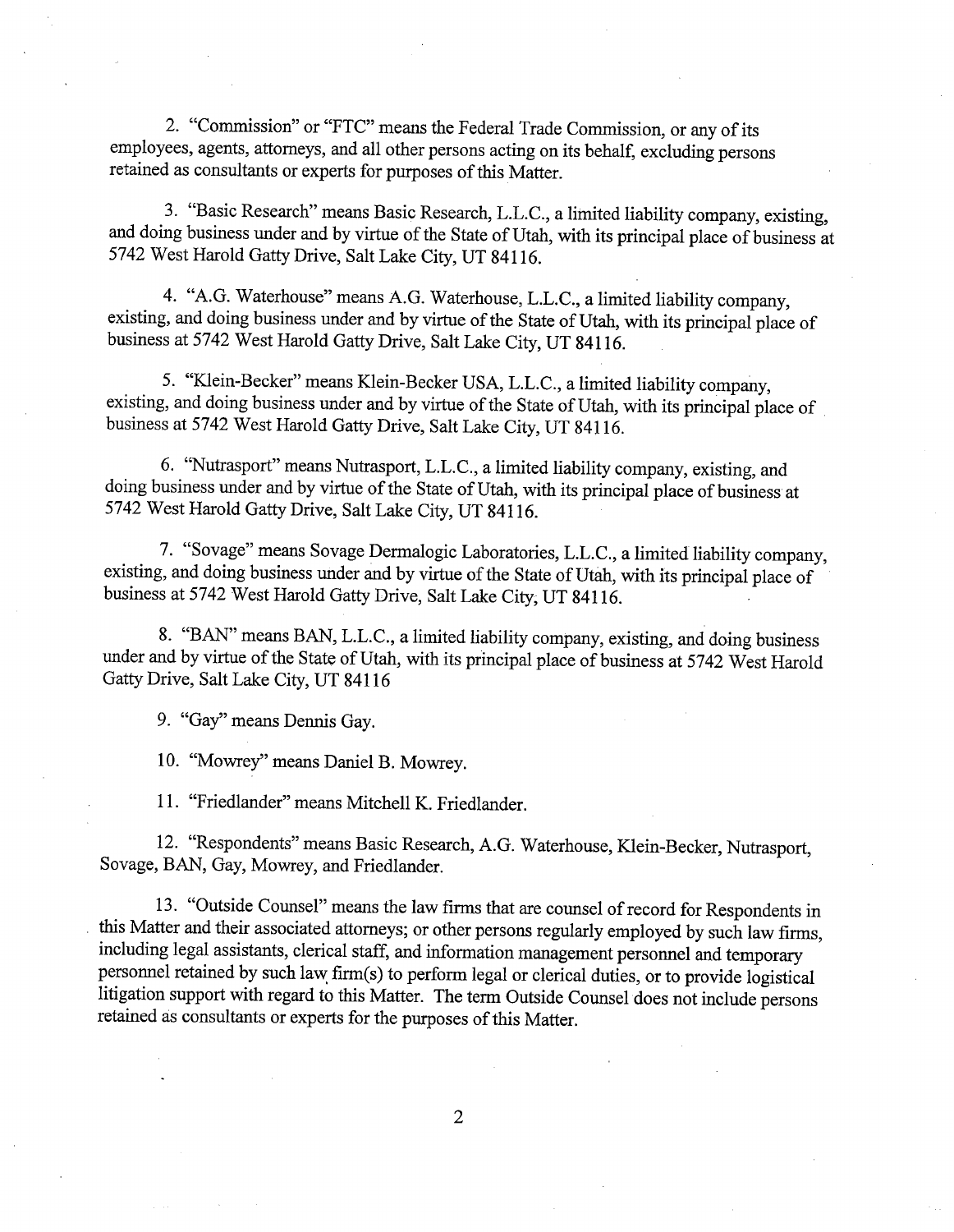14. "Counsel of Record" means counsel who have filed notices of appearance in this matter.

15. "Producing Party" means a Party or Third Party that produced or intends to produce Confidential Discovery Material to any of the Parties. For purposes of Confidential Discovery Material of a Third Party that either is in the possession, custody or control of the FTC or has been produced by the FTC in this Matter, the Producing Party shall mean the Third Party that originally provided the Confidential Discovery Material to the FTC. The Producing Party shall also mean the FTC for puroses of any document or material prepared by, or on behalf of the FTC.

16. "Third Pary" means any natual person, parnership, corporation, association, or other legal entity not named as a party to this Matter and their employees, directors, officers, attorneys and agents.

17. "Expert/Consultant" means experts or other persons who are retained to assist Complaint Counsel or Respondents' Counsel in preparation for trial or to give testimony at trial.

18. "Document" means the complete original or a true, correct, and complete copy and any non-identical copies of any written or graphic matter, no matter how produced, recorded stored or reproduced, including, but not limited to, any writing, letter, envelope, telegraph meeting minute, memorandum statement, affidavit, declaration, book, record, survey, map, study, handwritten note, working paper, chart, index, tabulation, graph, tariff, tape, data sheet, data processing card, printout, microfilm, index, computer readable media or other electronically stored data, appointment book, diary, diary entry, calendar, desk pad, telephone message slip, note of interview or communcation or any other data compilation, including all drafts of all such documents. "Document" also includes every writing, drawing, graph, chart, photograph, phono record, tape, compact disk, video tape, and other data compilations from which information can be obtained, and includes all drafts and all copies of every such writing or record that contain any commentary, notes, or marking whatsoever not appearing on the original.

19. "Discovery Material" includes without limitation deposition testimony, deposition exhibits, interrogatory responses, admissions, affidavits, declarations, documents produced pursuant to compulsory process or voluntarily in lieu thereof, and any other documents or information produced or given to one Party by another Party or by a Third Party in connection with discovery in this Matter.

20. "Confdential Discovery Material" means all Discovery Material that is designated by a Producing Party as confidential and that is covered by Section  $6(f)$  of the Federal Trade Commission Act, 15 U.S.C. § 46(f), and Commission Rule of Practice § 4.10(a)(2), 16 C.F.R. § 10(a)(2); or Section 26(c)(7) of the Federal Rules of Civil Procedure and precedents thereunder. Confidential Discovery Material shall include non-public commercial information, the disclosure of which to Respondents or Third Parties would cause substantial commercial harm or personal embarrassment to the disclosing party. The following is a nonexhaustive list of

 $\overline{3}$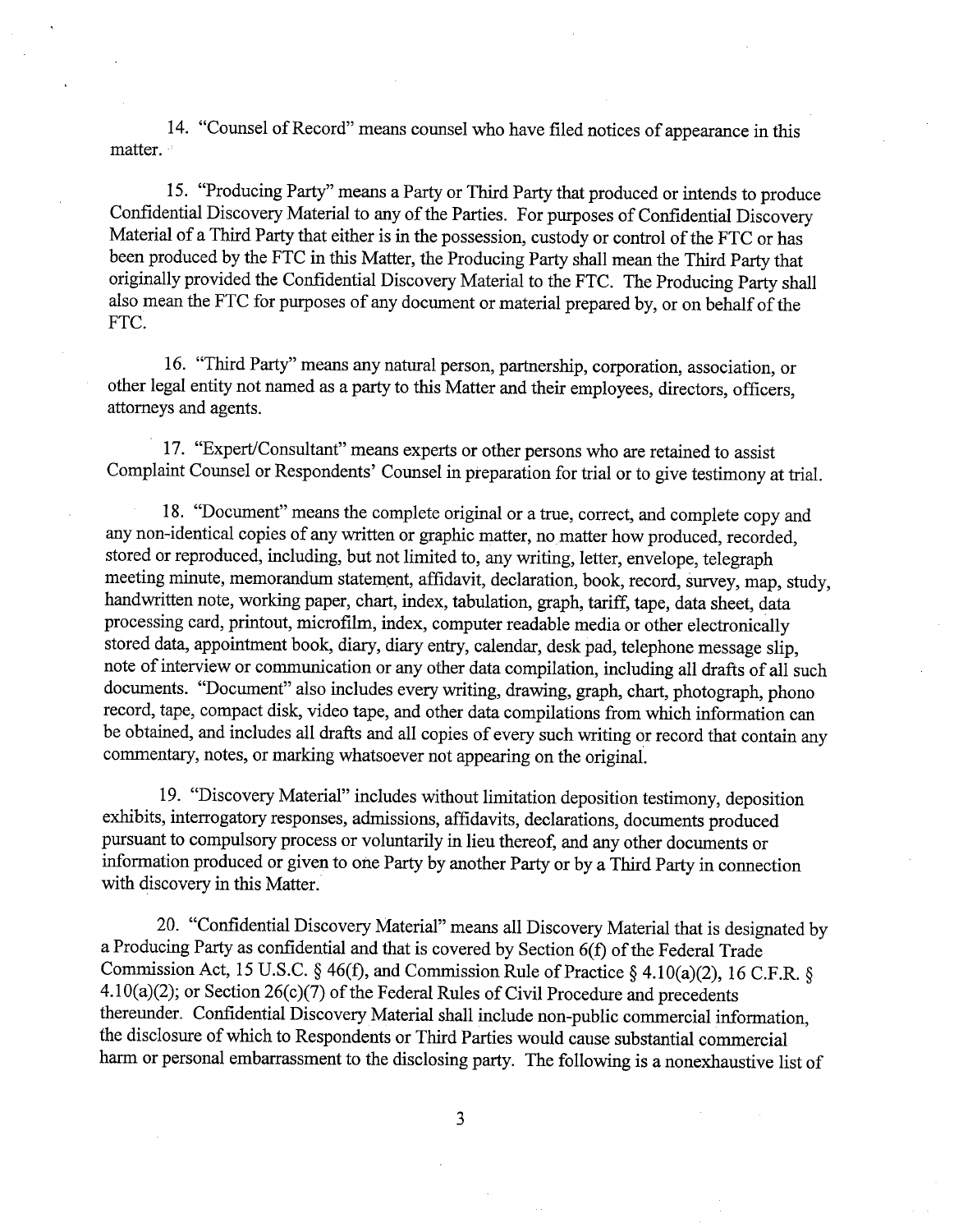examples of information that likely will qualify for treatment as Confdential Discovery Material: customer names; customer contact information; consumer complaints received by the Federal Trade Commission; strategic plans (involving pricing, marketing, research and development product roadmaps, corporate allances, or mergers and acquisitions) that have not been fully implemented or revealed to the public; trade secrets; customer-specific evaluations or data (e.g., prices, volumes, or revenues); personnel files and evaluations; information subject to confidentiality or non-disclosure agreements; proprietary technical or engineering information; proprietary or personal financial data or projections; any customer complaints received by the FTC or entities that forward these complaints to the FTC; and proprietary consumer, customer or market research or analyses applicable to curent or futue market conditions, the disclosure of which could reveal Confdential Discovery Material.

21. "Complaint Counsel" means Counsel of Record for the Federal Trade Commission and the Commission and its employees as needed in connection with their professional responsibilities. The term Complaint Counsel does not include persons retained as consultants or experts for the puroses of this Matter.

# TERMS AND CONDITIONS OF PROTECTIVE ORDER

1. Discovery Material, or information derived therefrom, shall be used solely by the Parties for purposes of this Matter, and shall not be used for any other purpose, including without limitation any business or commercial purpose, except that with notice to the Producing Party, a nification any business of commercial purpose, except that with houce to the Producing Party<br>Party may apply to the Administrative Law Judge for approval of the use or disclosure of any Discovery Material, or information derived therefrom, for any other proceeding. Provided however, that in the event that the Party seeking to use Discovery Material in any other proceeding is granted leave to do so by the Administrative Law Judge, it will be required to take appropriate steps to preserve the confdentiality of such material. Additionally, in such event, the Commission may only use or disclose Discovery Material as provided by (1) its Rules of Practice, Sections 6(f) and 21 of the Federal Trade Commission Act and any cases so construing them; and (2) any other legal obligation imposed upon the Commission. The Paries, in conducting discovery from Third Parties, shall attach to such discovery requests a copy of this Protective Order and a cover letter that will apprise such Third Parties of their rights hereunder.

v, 2. This paragraph concerns the designation of material as "Confidential," "Restricted Confidential, Attorney Eyes Only," and "Restricted Confdential, Attorney of Record Eyes Only."

# (a) Designation of Documents as CONFIDENTIAL - FTC Docket No. 9318.

Discovery Material may be designated as Confidential Discovery Material by Producing Parties by placing on or affixing, in such manner as will not interfere with the legibility thereof, the notation "CONFIDENTIAL - FTC Docket No. 9318" (or other similar notation containing a reference to this Matter) to the first page of a document containing such Confidential Discovery Material, or, by Paries by instructing the court reporter to denote each page of a transcript

 $\boldsymbol{4}$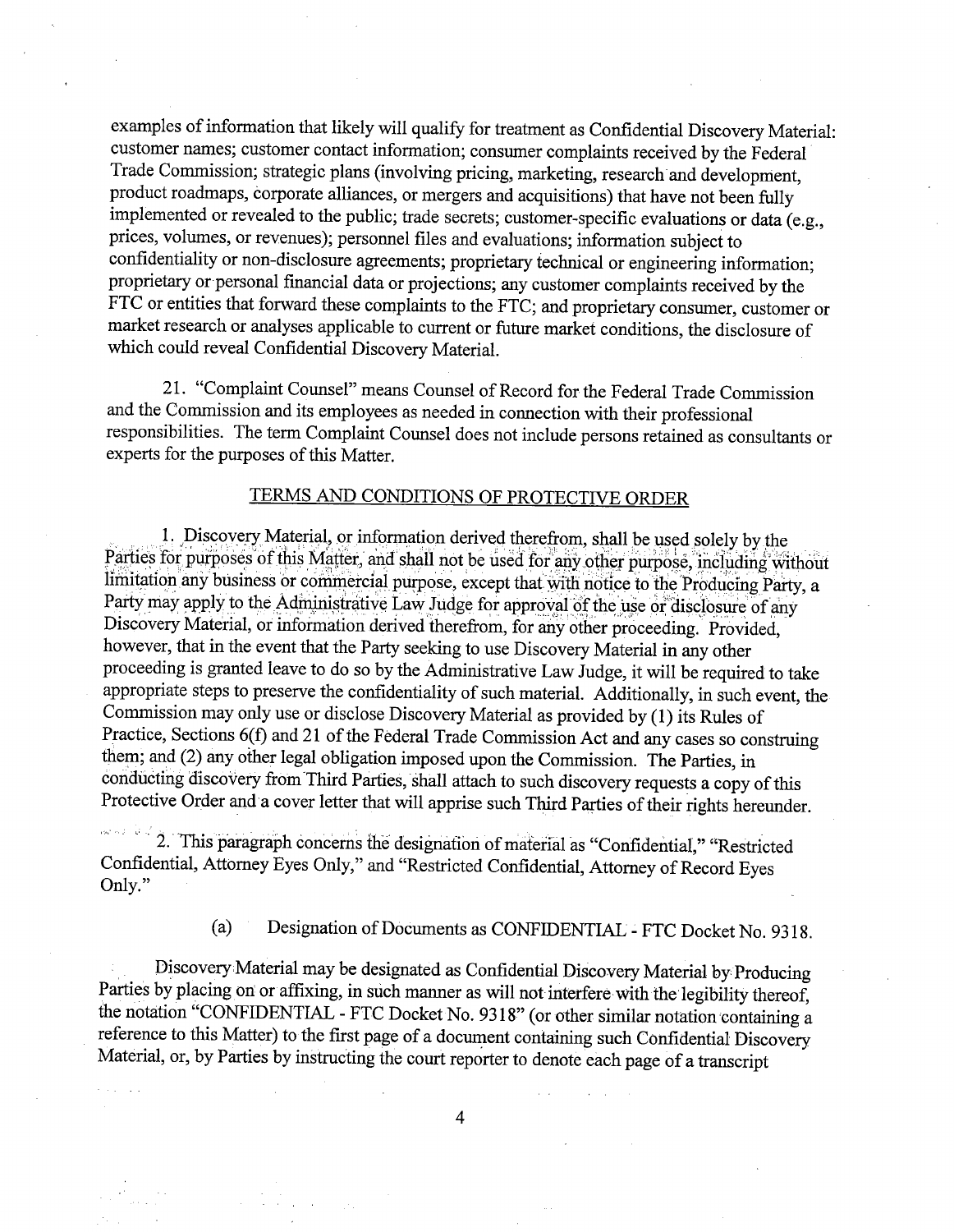containing such Confdential Discovery Material as Confdential. Such designations shall be made within fourteen days from the initial production or deposition and constitute a good-faith representation by counsel for the Party or Third Party making the designations that the document constitutes or contains Confdential Discovery Material.

## (b) Designation of Documents as "RESTRICTED CONFIDENTIA ATTORNEY EYES ONLY -- FTC Docket No. 9318."

In order to permit Producing Paries to provide additional protection for a limited number of documents that contain highly sensitive commercial information, Producing Paries may designate documents as "RESTRICTED CONFIDENTIAL, ATTORNEY EYES ONLY - FTC Docket No. 9318" by placing on or affixing such legend on; each page of the document.

It is anticipated that documents to be designated Restricted Confdential, Attorney Eyes Only may include certain marketing plans, sales forecasts, revenue and profit data, business plans, distribution arangements and agreements, the fmancial terms of contracts, operating plans, pricing and cost data, price terms, analyses of pricing or competition information, and limited proprietary personnel information; and that this particularly restrictive designation is to be utilized for a limited number of documents. Documents designated Restricted Confdential Attorney Eyes Only may be disclosed to witnesses or deponents at trial or deposition, Outside Counsel, Complaint Counsel, and to Experts/Consultants (paragraph 4(c), hereof). Such materials may not be disclosed to Experts/Consultants or to witnesses or deponents at trial or deposition (paragraph 4(d) hereof), except in accordance with subsection (d) of this paragraph 2. In all other respects, Restricted Confdential, Attorney Eyes Only material shall be treated as Confidential Discovery Material and all references in this Protective Order and in the exhibit hereto to Confdential Discovery Material shall include documents designated Restricted Confdential, Attorney Eyes Only.

> (c) Disclosure of Restrcted Confdential, Attorney Eyes Only Material to Witnesses or Deponents at Trial or Deposition

If any Party desires to disclose Restricted Confidential, Attorney Eyes Only material to witnesses or deponents at trial or deposition, the disclosing Party shall notify the Producing Party of its desire to disclose such material. Such notice shall identify the specific individual to whom the Restricted Confdential, Attorney Eyes Only material is to be disclosed. Such identification shall include, but not be limited to, the full name and professional address and/or affiliation of the identified individual. The Producing Party may object to the disclosure of the Restricted Confdential, Attorney Eyes Only material within five business days of receiving notice of an intent to disclose the Restricted Confdential, Attorney Eyes Only material to an individual by providing the disclosing Pary with a written statement of the reasons for objection. If the Producing Party timely objects, the disclosing Party shall not disclose the Restricted Confdential, Attorney Eyes Only material to the identified individual, absent a written agreement with the Producing Party, order of the Administrative Law Judge or ruling on appeal. The Producing Party lodging an objection and the disclosing Party shall meet and confer in good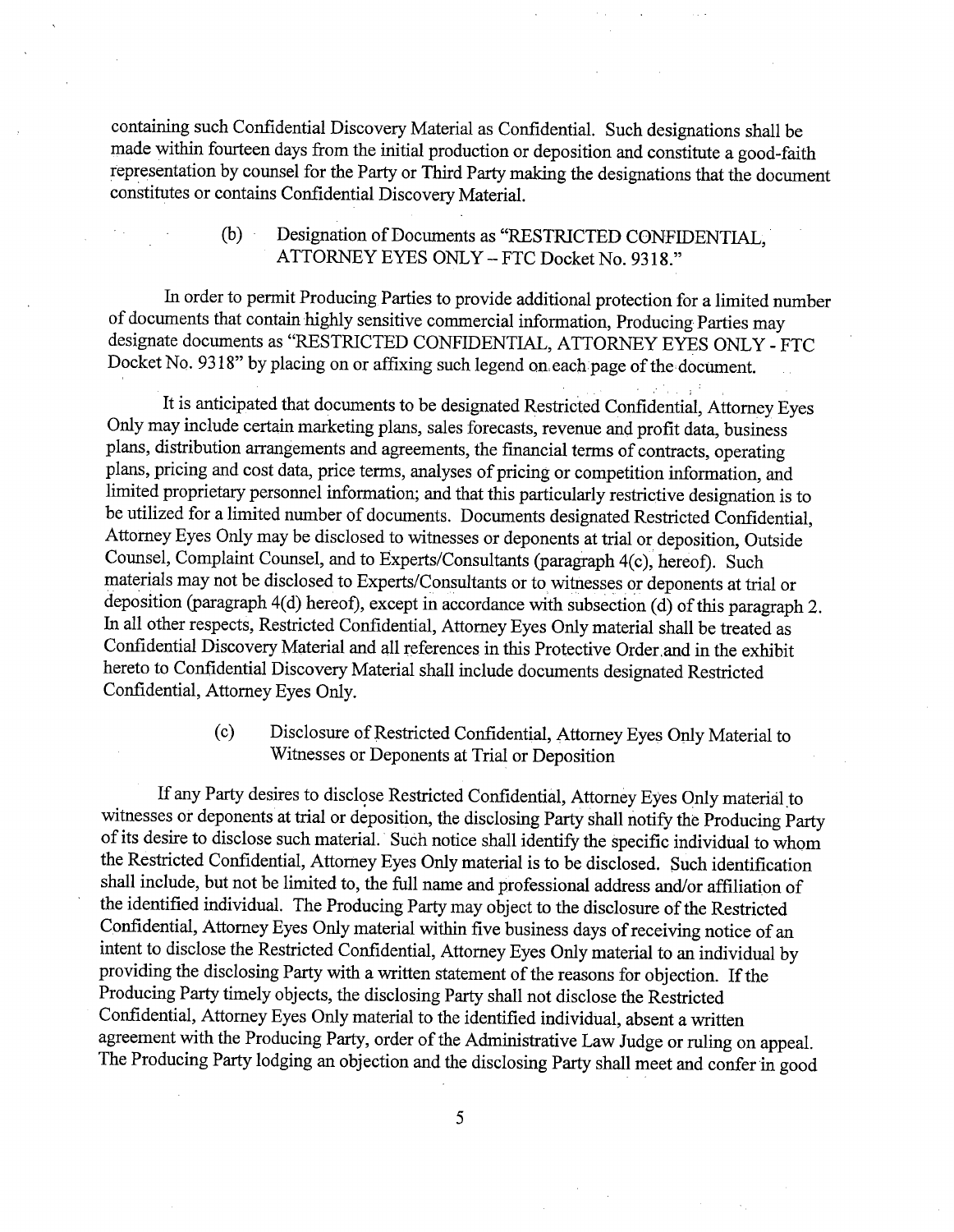faith in an attempt to determine the terms of disclosure to the identified individual. If at the end of five business days of negotiating the paries have not resolved their differences or if counsel determine in good faith that negotiations have failed, the disclosing Party may make written application to the Adminstrative Law Judge as provided by paragraph 6(b) of this Protective Order. If the Producing Party does not object to the disclosure of Restricted Confidential, Attorney Eyes Only material to the identified individual within five business days, the disclosing Party may disclose the Restricted Confidential, Attorney Eyes Only material to the identified individual.

# (d) Disputes Concerning Designation or Disclosure of Restricted Confdential, Attorney Eyes Only Material.

Disputes concerning the designation or disclosure of Restricted Confidential, Attorney Eyes Only material shall be resolved in accordance with the provisions of paragraph 6.

(e) No Presumption or Inference.

No presumption or other inference shall be drawn that material designated Restricted Confdential, Attorney Eyes Only is entitled to the protections of this paragraph.

(f) Due Process Savings Clause.

Nothing herein shall be used to argue that a Party's right to attend the trial of, or other proceedings in, this Matter is affected in any way by the designation of material as Restricted Confidential, Attorney Eyes Only.

3. All documents heretofore obtained by the. Commission through compulsory process or voluntarily from any Party or Third Party, regardless of whether designated confidential by the Party or Third Party, and transcripts of any investigational hearings, interviews and depositions, that were obtained during the pre-Complaint stage of ths Matter shall be treated as "Confidential," in accordance with paragraph  $2(a)$  of this Order.

Complaint Counsel and Outside Counsel will continue to confer on the most efficient procedure for Paries and Third Paries to designate documents or materials that the Commission obtained during the pre-Complaint investigation as Restricted Confdential, Attorney Eyes Only in an effort to avoid imposing a burden that might prove to be unnecessary. In any event, Complaint Counsel and Outside Counsel shall confer on this subject again no later than thirty days from the date of this Order. At that time or later, if either Complaint Counsel or Outside Counsel conclude that they canot reach an agreement on a procedure, then the paries wil jointly set forth their positions on amending the protective order on this issue for the Administrative Law Judge's review. Both counsel agree that resolution of the procedures set forth in paragraph 3 shall not delay or affect discovery deadlines and compliance.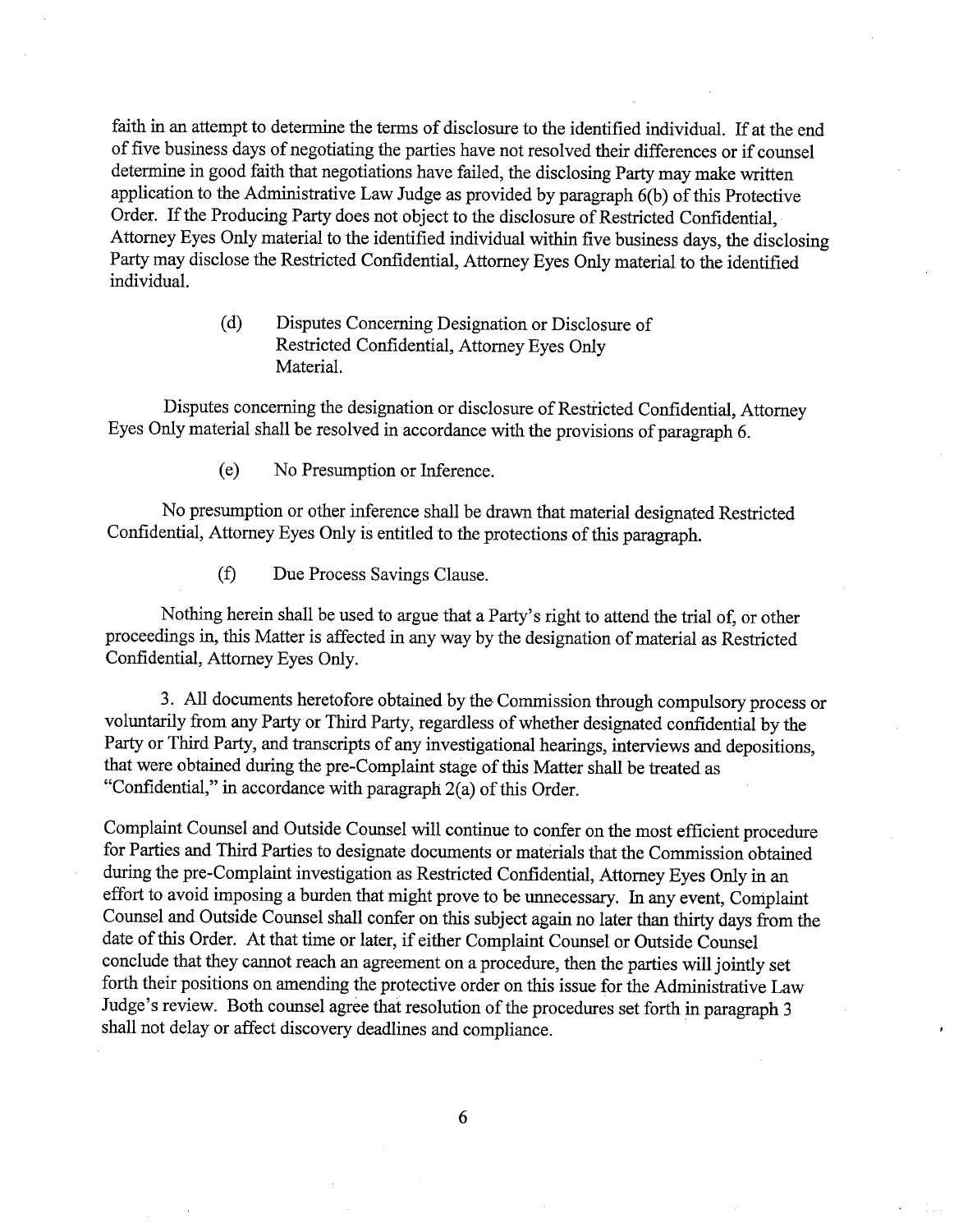4. Confdential Discovery Material shall not, directly or indirectly, be disclosed or otherwise provided to anyone except to:

- (a) Complaint Counsel and the Commission, as permitted by the Commission's Rules of Practice:
- (b) Outside Counsel;
- (c) Experts/Consultants (in accordance with paragraphs 5 and 7 hereto);
- (d) witnesses or deponents at trial or deposition (in accordance with paragraph 7 hereto);
- (e) the Administrative Law Judge and personnel assisting him;
- (f) court reporters and deposition transcript reporters;
- $(g)$ judges and other court personnel of any court having jurisdiction over any appeal proceedings involving this Matter; and
- (h) any author or recipient of the Confdential Discovery Material (as indicated on the face of the document, record or material), and any individual who was in the direct chain of supervision of the author at the time the Confidential Discovery Material was created or received.

5. Confidential Discovery Material, including material designated as "Confdential" and Restricted Confdential, Attorney Eyes Only," shall not, directly or indirectly, be disclosed or otherwise provided to an Expert/Consultant, unless such Expert/Consultant agrees in writing:

- (a) to maintain such Confidential Discovery Material in separate locked rooms or locked cabinet(s) when such Confidential Discovery Material is not being reviewed;
- (b) to return such Confdential Discovery Material to Complaint Counsel or Respondents' Outside Counsel, as appropriate, upon the conclusion of the Expert/Consultant's assignment or retention or the conclusion of this Matter;
- (c) to not disclose such Confdential Discovery Material to anyone except as permitted by the Protective Order; and
- (d) to use such Confdential Discovery Material and the information contained therein solely for the purose of rendering consulting services to a Party to this Matter, including providing testimony in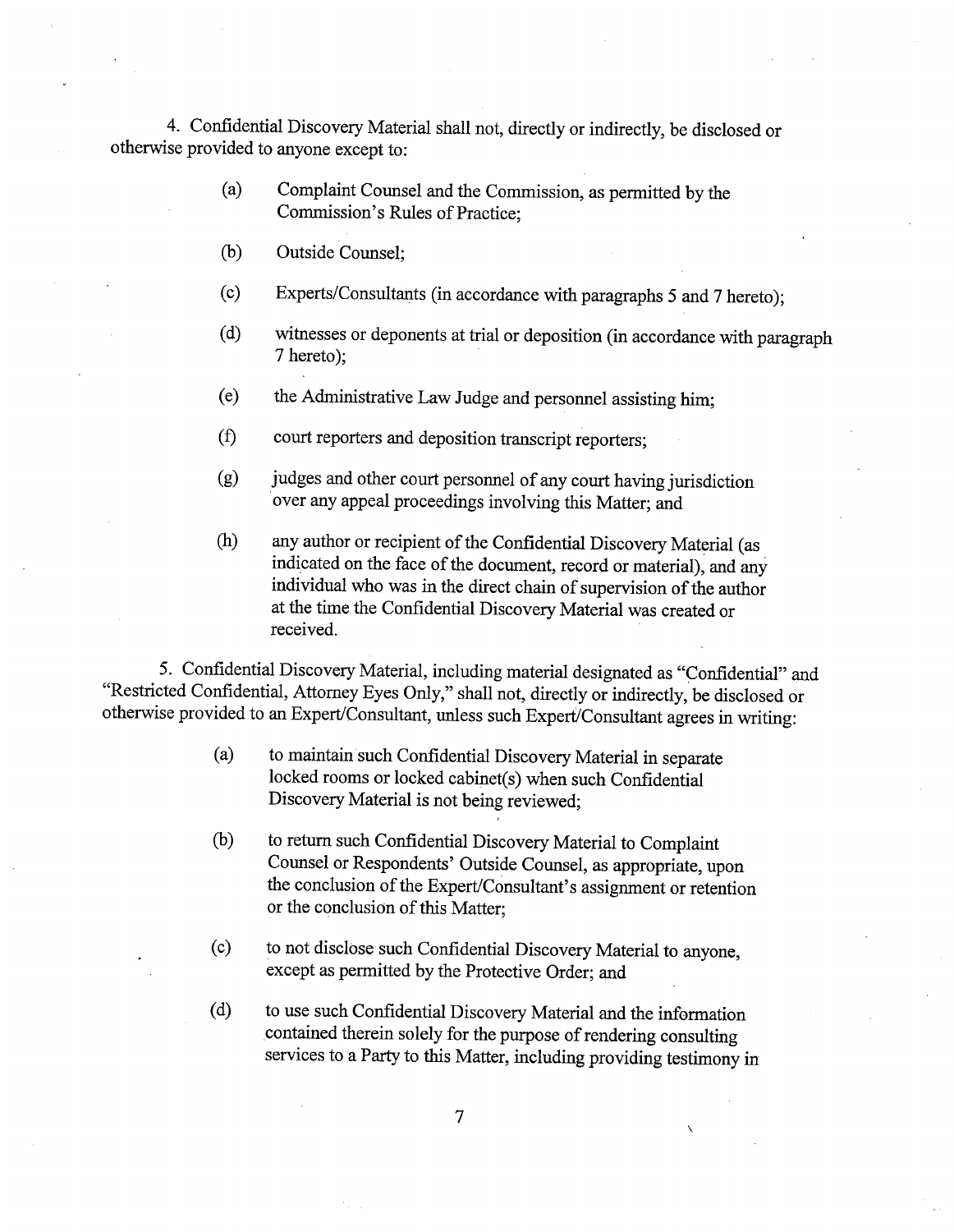### judicial or administrative proceedings arising out of this Matter.

6. This paragraph governs the procedures for the following specified disclosures and challenges to designations of confdentiality:

(a) Challenges to Confdentiality Designations.

If any Party seeks to challenge a Producing Party's designation of material as Confidential Discovery Material or any other restriction contained within this Protective Order, the challenging Party shall notify the Producing Party and all Parties to this action of the challenge to such designation. Such notice shall identify with specificity (i.e., by document control numbers, deposition transcript page and line reference, or other means sufficient to locate easily such materials) the designation being challenged. The Producing Party may preserve its designation within five business days of receiving notice of the confdentiality challenge by providing the challenging Party and all Parties to this action with a written statement of the reasons for the designation. If the Producing Party timely preserves its rights, the Parties shall continue to treat the challenged material as Confidential Discovery Material, absent a written agreement with the Producing Party or order of the Administrative Law Judge. The Producing Party, preserving its rights, and the challenging Party shall meet and confer in good faith in an attempt to negotiate changes to any challenged designation. If at the end of five business days of negotiating the paries have not resolved their differences or if counsel determine in good faith that negotiations have failed, the challenging Party may make written application to the Administrative Law Judge as provided by paragraph  $6(b)$  of this Protective Order. If the Producing Party does not preserve its rights within five business days, the challenging Party may alter the designation as contained in the notice. The challenging Party shall notify the Producing Party and the other Parties to this action of any changes in confdentiality designations.

Regardless of confdential designation, copies of published magazine or newspaper aricles, excerpts from published books, publicly available tariffs, and public documents filed with the Securities and Exchange Commission or other governmental entity may be used by any Party without reference to the procedures of this subparagraph.

(b) Resolution of Disclosure or Confdentiality Disputes.

If negotiations under subparagraph  $6(a)$  of this Protective Order have failed to resolve the issues, a Party seeking to disclose Confidential Discovery Material or challenging a confdentiality designation or any other restriction contained withn this Protective Order may make written application to the Adminstrative Law Judge for relief. Such application shall be served on the Producing Pary and the other Pary, and be accompamed by a certification that the meet and confer obligations ofthis paragraph have been met, but that good faith negotiations have failed to resolve outstanding issues. The Producing Party and any other Parties shall have five business days to respond to the application. Whle an application is pending, the Paries shall maintain the pre-application status of the Confdential Discovery Material. Nothing in this Protective Order shall create a presumption or alter the burden of persuading the Administrative,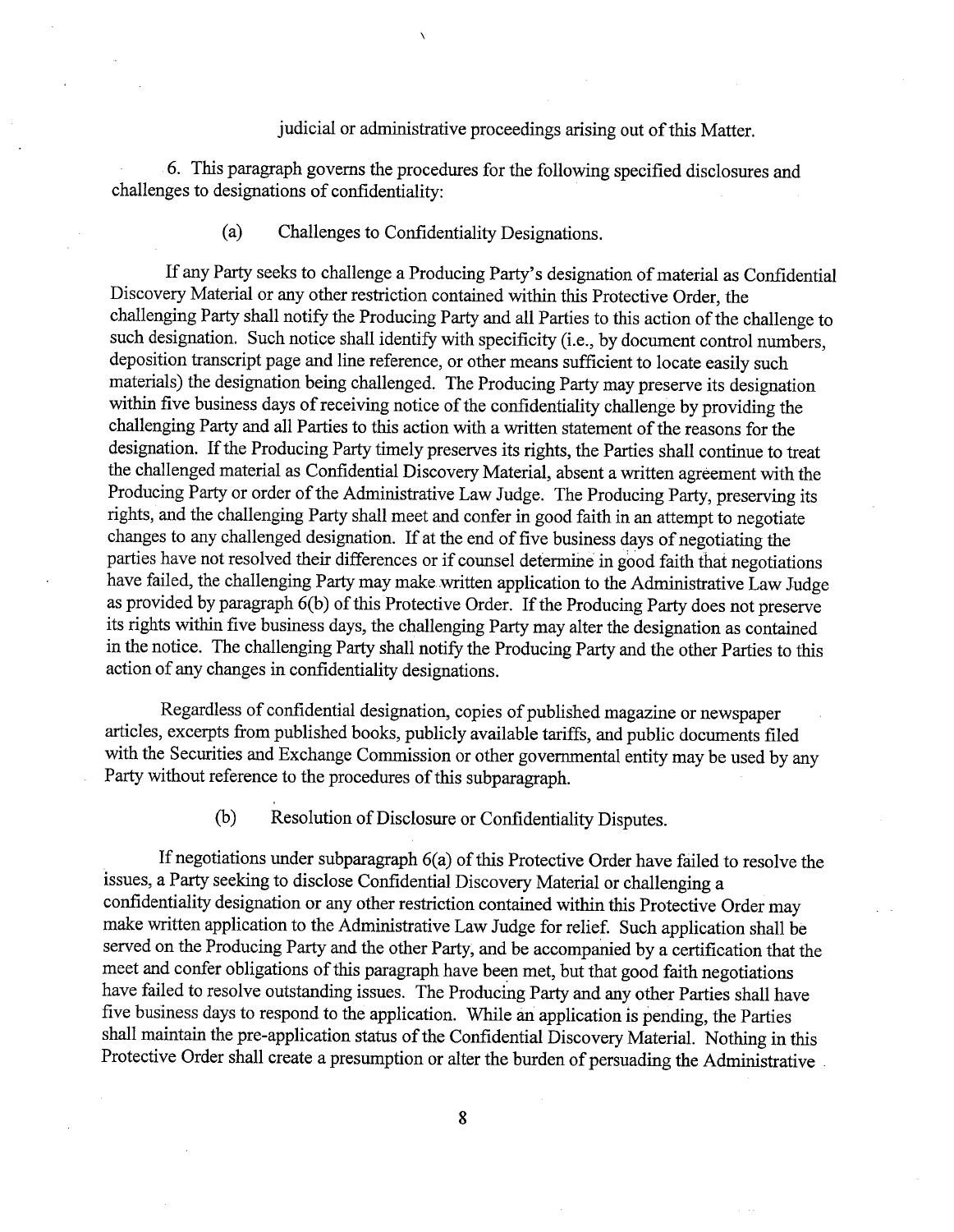Law Judge of the proprietary of a requested disclosure or change in designation.

7. Confdential Discovery Material shall not be disclosed to any person described in subparagraphs 4(c) and 4(d) of this Protective Order until such person has executed and transmitted to Respondents' Counsel or Complaint Counsel , as the case may be, a declaration or declarations, as applicable, in the form attached hereto as Exhibit "A," which is incorporated herein by reference. Respondents' Counsel and Complaint Counsel shall maintain a file of all such declarations for the duration of the litigation. Confidential Discovery Material shall not be copied or reproduced for use in this Matter except to the extent such copying or reproduction is reasonably necessary to the conduct of this Matter, and all such copies or reproductions shall be subject to the terms of this Protective Order. If the duplication process by which copies or reproductions of Confdential Discovery Material are made does not preserve the confdentiality designations that appear on the original documents, all such copies or reproductions shall be stamped "CONFIDENTIAL - FTC Docket No. 9318."

8. The Paries shall not be obligated to challenge the propriety of any designation or treatment of information as confdential and the failure to do so promptly shall not preclude any subsequent objection to such designation or treatment, or any motion seeking permission to disclose such material to persons not referred to in paragraph 4. If Confidential Discovery Material is produced without the legend attached, such document shall be treated as Confdential from the time the Producing Party advises Complaint Counsel and Respondents' Counsel in writing that such material should be so designated and provides all the Paries with an appropriately labeled replacement. The Parties shall return promptly or destroy the unmarked documents.

9. If the FTC: (a) receives a discovery request that may require the disclosure by it of a Third Party's Confidential Discovery Material; or (b) intends to or is required to disclose, voluntarily or involuntarily, a Third Party's Confidential Discovery Material (whether or not such disclosure is in response to a discovery request), the FTC promptly shall notify the Third Party of either receipt of such request or its intention to disclose such material. Such notification shall be in writing and shall be provided by facsimile or electronic mail and by federal express or other overnight courier service to the Third Party at least five business days before production, and shall include a copy of this Protective Order and a cover letter that will apprise the Third Party of its rights hereunder.

10. If any person, including the Commission, receives a discovery request or a subpoena (excluding investigative subpoenas from a federal or state law enforcement agency) in another proceeding that may require the disclosure of a Producing Party's Confidential Discovery Material, the party receiving the discovery request or subpoena promptly shall notify the Producing Party of receipt of such request. Such notification shall be in writing and shall be provided by facsimile or electronic mail by federal express or other overnght courier service by the Producing Party at least five business days before production, and shall include a copy of this Protective Order and a cover letter that will apprise the Producing Party of its rights hereunder. The Producing Party shall be solely responsible for asserting any objection to the requested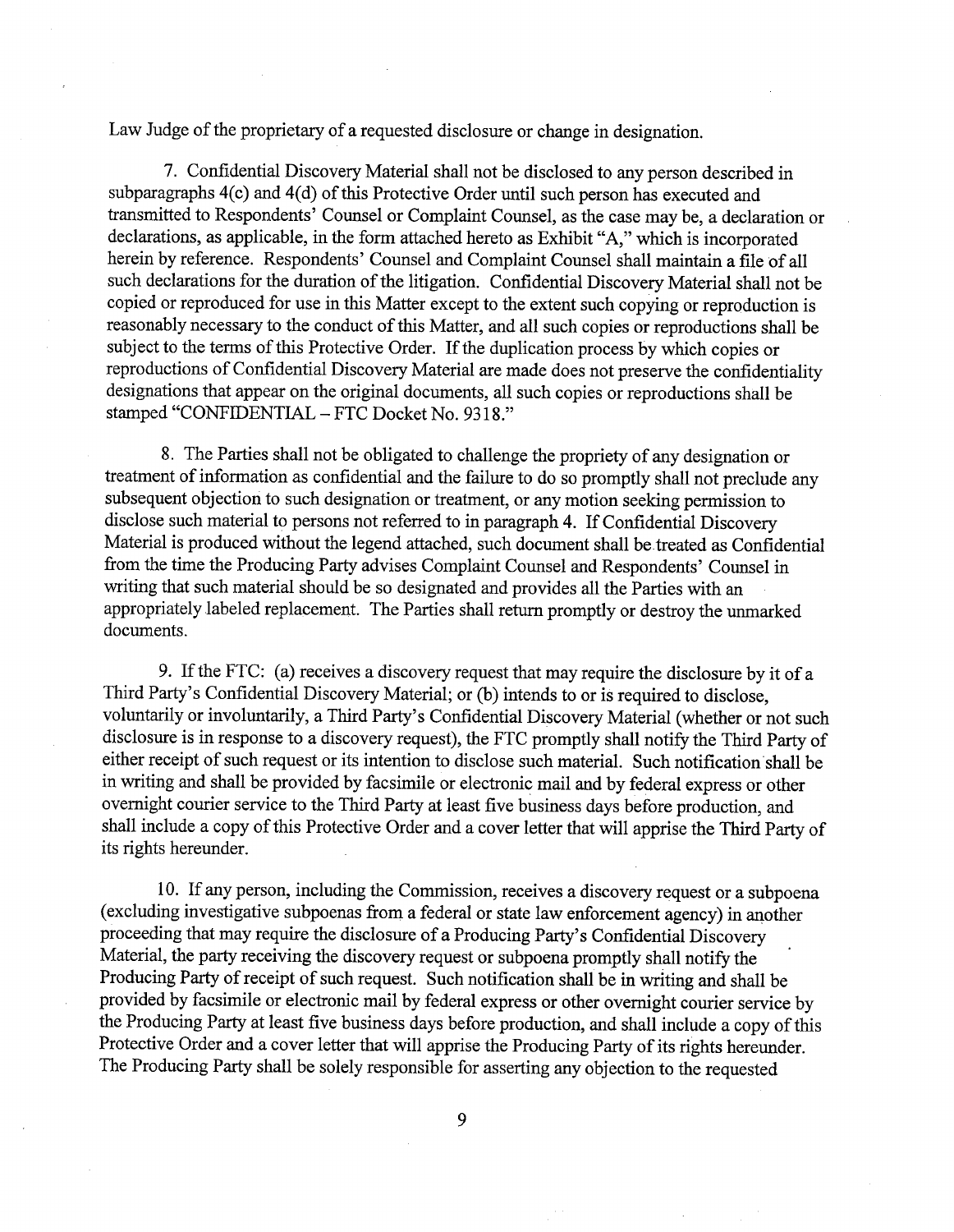production. Nothing herein shall be construed as requiring the recipient of the subpoena or discovery request or anyone else covered by this Order to challenge or appeal any such order requiring production of Confidential Discovery Material, or to subject itself to any penalties for noncompliance with any such order, or to seek any relief from the Administrative Law Judge or the Commission.

11. This Order governs the disclosure of information during the course of discovery and does not constitute an *in camera* order as provided in Section 3.45 of the Commission's Rules of Practice, 16 C.F.R. § 3.45.

12. Nothing in this Protective Order shall be constred to confict with the provisions of Sections 6, 10, and 21 of the Federal Trade Commission Act, 15 U.S.C. §§ 46, 50, 57b-2, or with Rules 3.22, 3.45 or 4.11(b)-(e), 16 C.F.R. §§ 3.22, 3.45 and 4.11(b)-(e).<sup>1</sup>

Any Party or Producing Party may move at any time for in camera treatment of any Confdential Discovery Material or any portion of the proceedings in this Matter to the extent necessary for proper disposition of the Matter. An application for in camera treatment must meet the standards set forth in 16 C.F.R. § 3.45 and explained in In re Dura Lube Corp., 1999 FTC LEXIS 255 (Dec. 23, 1999) and In re Hoechst Marion Roussel, Inc., 2000 FTC LEXIS 157 (Nov. 22, 2000) and 2000 FTC LEXIS 138 (Sept. 19, 2000) and must be supported by a declaration or affidavit by a person qualified to explain the nature of the documents.

13. At the conclusion of this Matter, Respondents' Counsel shall return to the Producing Party, or destroy all originals and copies of documents and all notes, memoranda, or other papers containing Confidential Discovery Material which have not been made part of the public record in this Matter. Complaint Counsel shall dispose of all documents in accordance with Rule 4. 16 C.F.R. § 4.12.

14. The provisions of this Protective Order, insofar as they restrict the communcation and use of Confdential Discovery Material shall, without written permission of the Producing Party or further order of the Administrative Law Judge hearing this Matter, continue to be binding after the conclusion of this Matter.

15. This Protective Order shall not restrict in any way the disclosure by a Producing Party or its Counsel of such Producing Party's Confidential Discovery Material.

 $1$  The right of the Administrative Law Judge, the Commission, and reviewing courts to disclose information afforded in camera treatment or Confidential Discovery Material, to the extent necessary for proper disposition of the proceeding, is specifically reserved pursuant to Rule 3.45,  $16 \text{ C.F.R. }$  \$ 3.45.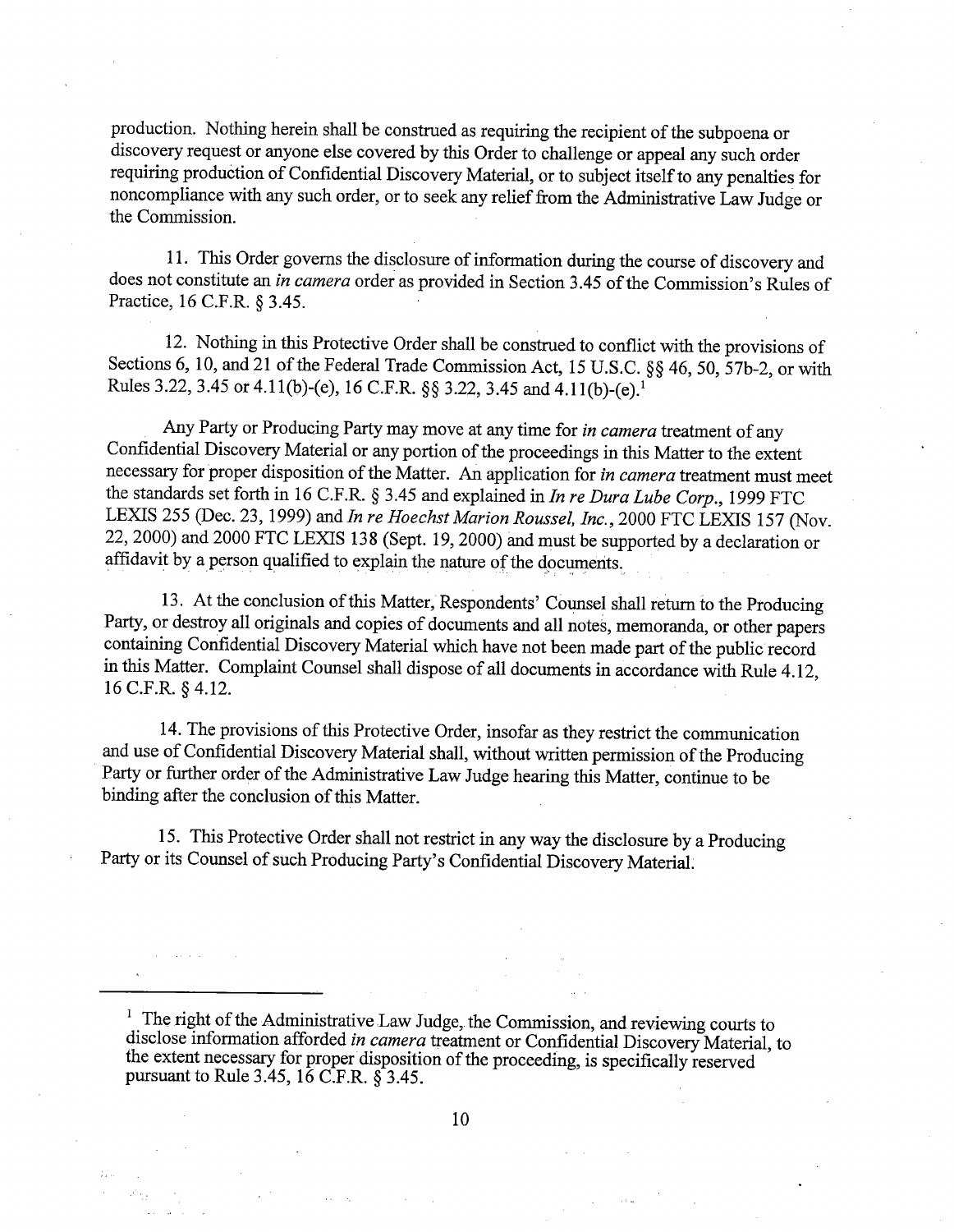16. The production or disclosure of any Discovery Material made after entry of this Protective Order which a Producing Party claims was inadvertent and should not have been produced or disclosed because of a privilege will not automatically be deemed to be a waiver of any privilege to which the Producing Party would have been entitled had the privileged Discovery Material not inadvertently been produced or disclosed. In the event of such claimed inadvertent production or disclosure, the following procedures shall be followed:

(a) The Producing Party may request the return of any such Discovery Material within twenty days of discovering that it was inadvertently produced or disclosed (or inadvertently produced or disclosed without redacting the privileged content). A request for the return of any Discovery Material shall identify the specific Discovery Material and the basis for asserting that the specific Discovery Material (or portions thereof) is subject to the attorney-client privilege or the work product doctrine and the date of discovery that there had been an inadvertent production or disclosure.

 $(b)$  If a Producing Party requests the return, pursuant to this paragraph, of any such Discovery Material from another Party, the Party to whom the request is made shall return immediately to the Producing Party all copies of the Discovery Material within its possession, custody, or control-including all copies in the possession of experts, consultants, or others to whom the Discovery Material was provided-unless the Party asked to return the Discovery Material in good faith reasonably believes that the Discovery Material is not privileged. Such good faith belief shall be based on either (i) a facial review of the Discovery Material, or (ii) the inadequacy of any explanations provided by the Producing Party, and shall not be based on an argument that production or disclosure of the Discovery Material waived any privilege. In the event that only portions of the Discovery Material contain privileged subject matter, the Producing Party shall substitute a redacted version of the Discovery Material at the time of making the request for the return of the requested Discovery Material.

(c) Should the Party contesting the request to return the Discovery Material pursuant to this paragraph decline to return the Discovery Material, the Producing Party seeking return of the Discovery Material may thereafter move for an order compelling the return of the Discovery Material. In any such motion, the Producing Party shall have the burden of showing that the Discovery Material is privileged and that the production was inadvertent. Such motion shall be filed within five business days of the refusal of the contesting party to return the Discovery Material in question. Upon notice of the claim of privilege, the contesting Pary shall make no further use and shall not further disclose the material in question, until the lapse of this five business day period without a motion being filed or until resolution of the motion by the Adminstrative Law Judge.

17. Entry of the foregoing Protective Order is without prejudice to the right of the Parties or Third Parties to apply for further protective orders or for modification of any provisions of this Protective Order.